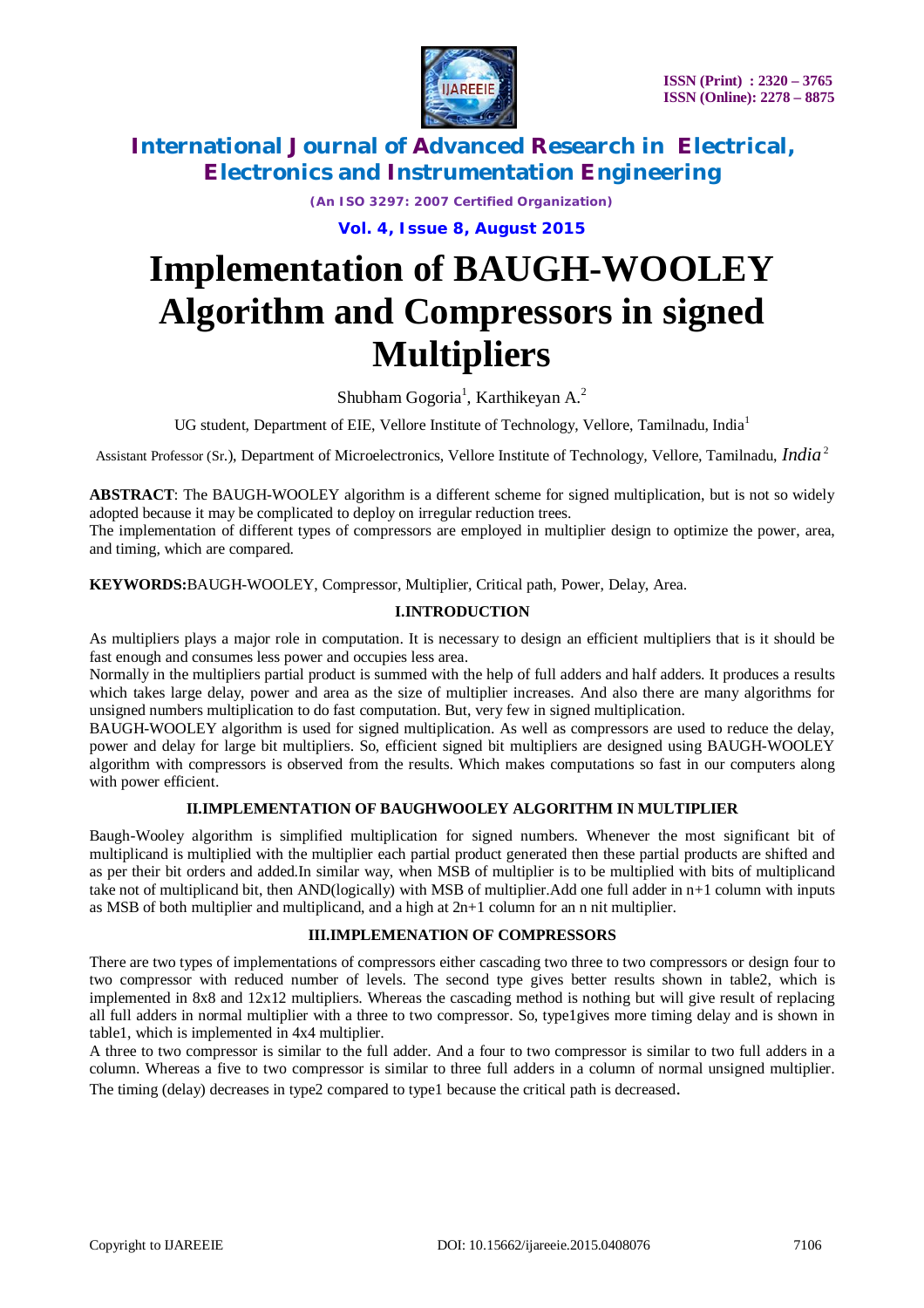

*(An ISO 3297: 2007 Certified Organization)*

## **Vol. 4, Issue 8, August 2015**





Fig1.4x4 baughwooley multiplier without compressors Fig2. 4X4 baughwooley multiplier with compressors

#### **A)IMPLEMENATION OF THREE TO TWO COMPRESSOR**

A three to two compressor circuit is shown below which serves the purpose of full adder, but reduces the powerconsumption not the timingbecause of same critical path in both full adder and three to two compressor.

#### **B) IMPLEMENATION OF FOUR TO TWO COMPRESSOR**

A four to two compressor circuit is shown below which serves the purpose of two full adder, but reduces the power consumption because of using multiplexers and timing because of less critical path in four to two compressor.

#### **C) IMPLEMENATION OF FIVE TO TWO COMPRESSOR**

A five to two compressor circuit is shown below which serves the purpose of three full adder, it reduces the power consumption because of using multiplexers and timing because of less critical path in five to two compressor.





Fig 3 three to two compressor Fig 4. Type 1 four to two compressor Fig 5. Type 2 four to compressor





Fig 6. Type 1 five to two compressor Fig 7. Type 2 five to two compressor

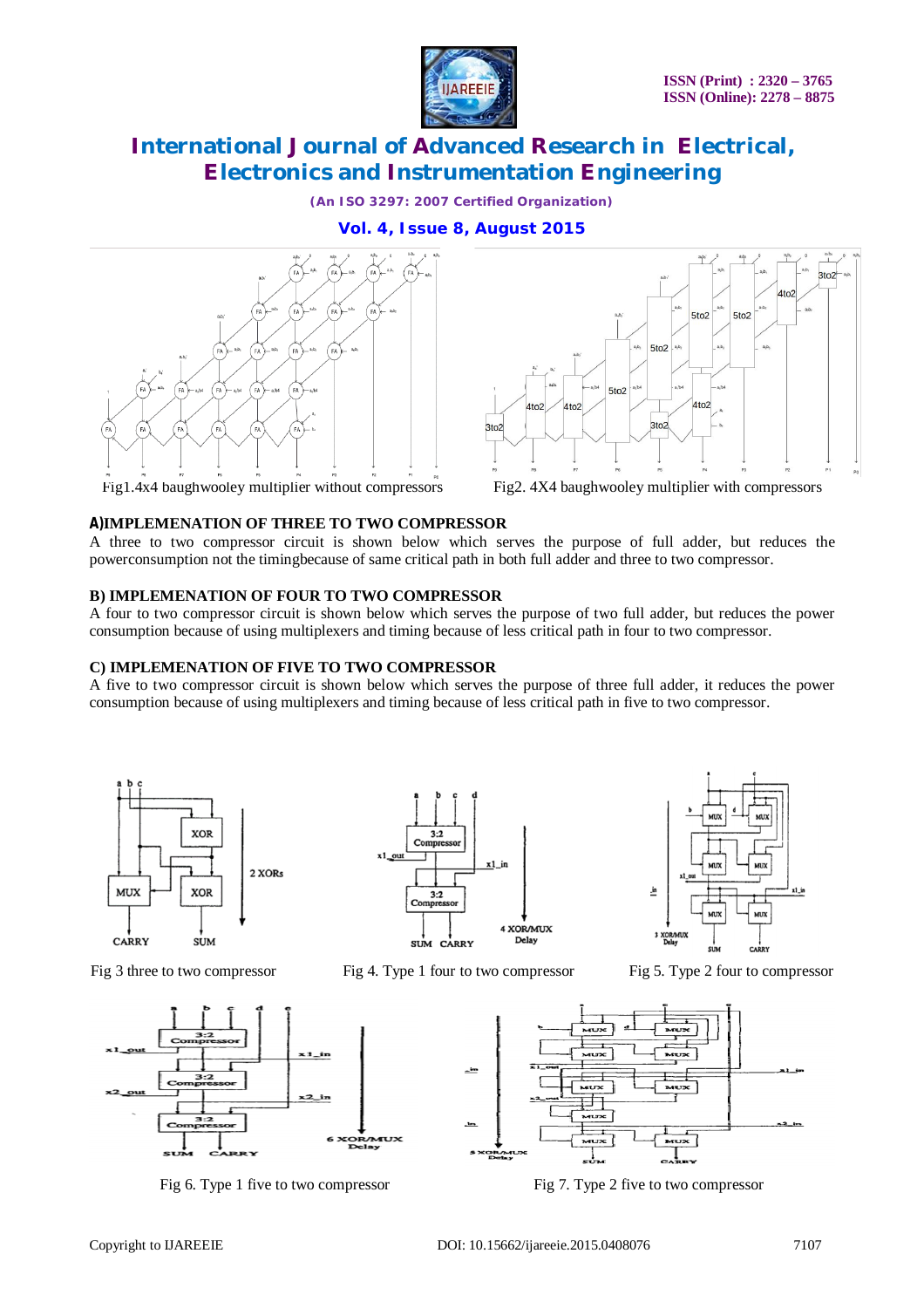

*(An ISO 3297: 2007 Certified Organization)*

#### **Vol. 4, Issue 8, August 2015**

#### **IV.DESIGNING MULTIPLIER**

It is observed that number of combinations of bits of multiplier and multiplicand is equal to r. if  $r \leq n$ ; 2n-r if r>n. Number of carry inputs from previous column is equal to the number of combinations of bits of multiplier and multiplicand  $+1$ if r<2n; 2 if r=2n+1.

Number of full adders=r-1ifr<=n;r=n if r=n;r=2n-r if n+1<r<2n-1; r=2 if r=2n, 2n-1.

According to number of full adders we have to choose the combinations of compressors such that the number of levels is less.

#### **V.RESULT**

When Verilog code signed multipliers with and without compressors is simulated in cadence software the results of the area, power and timing came are shown in table1,2,3.

| 4x4 multiplier   | multiplier<br>without $4x4$<br>4x4<br>compressors | multiplier<br>compressors<br>Type 1 | with<br>with $4x4$<br>multiplier<br>compressors Type 2 |
|------------------|---------------------------------------------------|-------------------------------------|--------------------------------------------------------|
| Area(um2)        | 582.10                                            | 597.643                             | 522.85                                                 |
| Power $(nW)$     | 31744.872                                         | 25105.437                           | 24428.483                                              |
| $T$ iming $(pS)$ | 2945                                              | 3760                                | 2651                                                   |

Table1.showing the details of area, power and timing of 4x4 multiplier.

Here the timing is increased in 4x4 multiplier with compressor because we implemented type1 compressors, which has critical path greater than that of type2. Whereas the power decreases because we implemented compressors using multiplexers. But the area is increased because of the type1 implementation of compressors.

| 8x8 multiplier   | multiplier<br>8x8<br>compressors | without 8x8 with compressors<br>Type 2 | 8x8 with compressors<br>Type 1 |
|------------------|----------------------------------|----------------------------------------|--------------------------------|
| Area(um2)        | 2013.782                         | 1754.827                               | 1998.259                       |
| Power $(nW)$     | 141272.180                       | 124576.834                             | 131723.203                     |
| $T$ iming $(pS)$ | 5235                             | 5002                                   | 7190                           |

Table1.showing the details of area, power and timing of 4x4 multiplier.

Here the timing is decreased in 8x8 multiplier with compressor because we implemented type2 compressors, which has critical path greater than that of type2. Whereas the power decreases because we implemented compressors using multiplexers. But the area is decreased because of the type2 implementation of compressors.